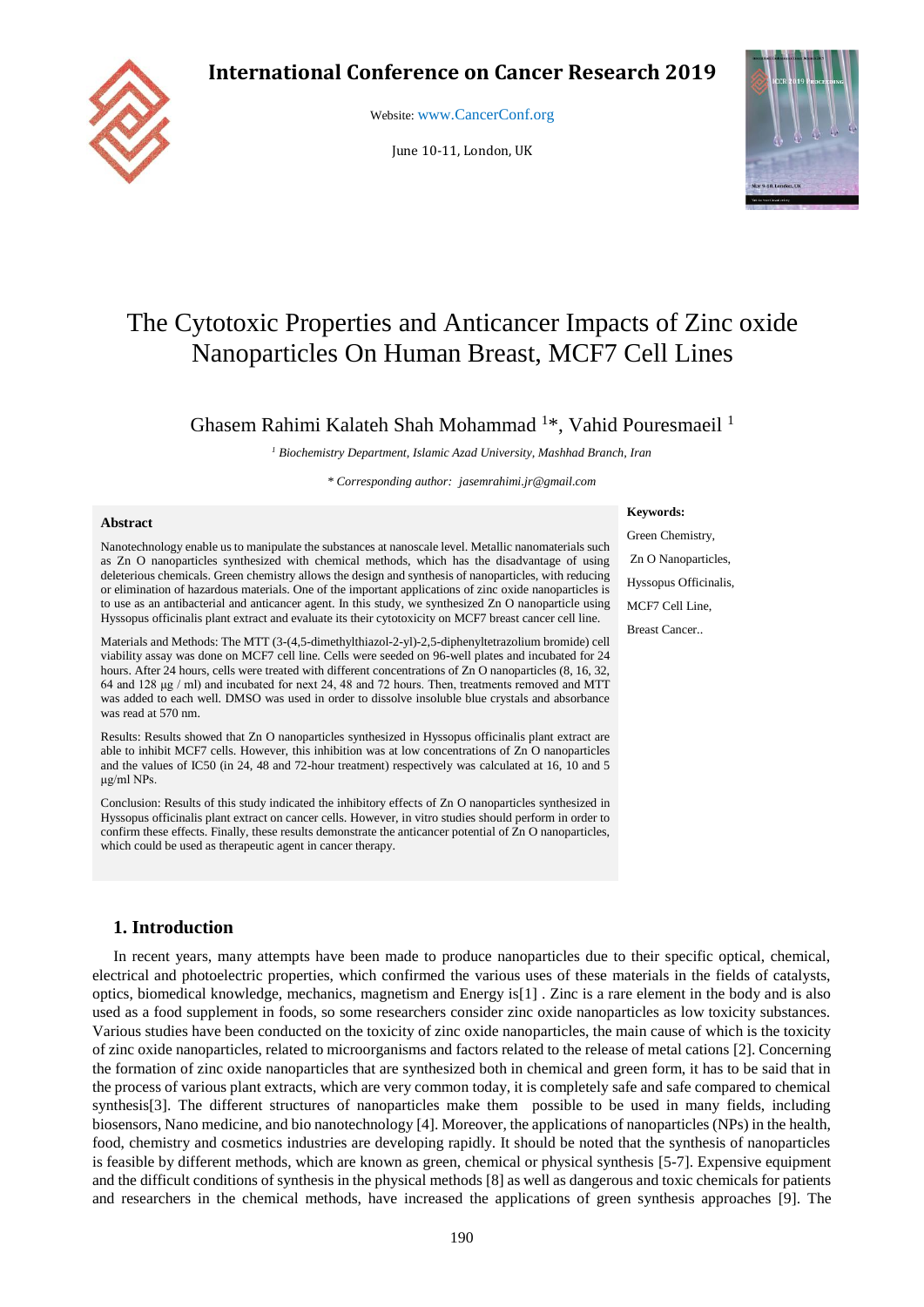synthesis of nanoparticles through plants, bacteria, fungi and algae is called green synthesis. The advantage of this approach is the pure amounts of ZnO NPs production on a large scale [10].

It is known that ZnO has the individual potential for applying in the biomedical and cancer fields, due to its specific chemical properties [11]. However, numerous studies have shown that the acute and chronic proximity to ZnO ultimately leads to cytotoxicity and genotoxicity in plants and animals [12-14]. It has been shown that the ZnO-NPs toxicity is due to its involvement in the ROS generation and the oxidative stress induction [15-17].

## **Methods and materials**

## **Green synthesis of Zinc oxide nanoparticles and approval tests**

The fresh green leaves and stem of *Hyssops officinalis* were harvested from 10 g of the collected parts were washed thoroughly thrice with water followed by sterile distilled water (DW). After cutting and soaking the plant in 200 mL distilled water, they were shade-dried for

10-15 days and then powdered by a domestic blender. Heating the 0.3 g of produced powder was performed at 50°C for 2 h in 100 mL DW. 1 mm Zinc acetate  $[Zn (O_2CCH_3)_2(H_2O)_2]$  was added in 50 ml DW and mixed by magnetic stirrer at 25 ° C for 1 h. A mixture containing of 20 mL NaOH, 50 mL Zinc acetate, and 25 mL of plant extract was made subsequently and mixed for 3 h. The yellow color was indicated the ZnO NPs synthesis. Centrifuging at 8000 rpm at 60°C for 15 min was performed to collect the pellet. The pellet was dried at 80°C for 2 h and stored for future studies [18, 19].

The X-ray diffractometer (PAN analytical X-Pert PRO) was used to measure the pattern of density, purity, and size of the ZnO NPs. X-ray diffraction (XRD) analysis using CuK $\alpha$  radiation (1.54060 Å) X-ray crystallography was applied. FTIR spectroscopy was applied to define the FTIR spectra in a resolution of  $4 \text{ cm}^{-1}$  [20]. Finally, to analyze the shape and size of NPs, SEM and TEM were used respectively. The average size of produced nanoparticles was 20 nm.

#### **MTT assy**

To study the impact of ZnO NPs on cell viability, 3-(4,5-dimethylthiazole-2-yl)-2,5-diphenyl tetrazolium bromide (MTT) was applied.  $75 \times 10^3$  cells of Huh7 cell line were seeded into each plate of 17 culture plates. Moreover, HupG2 and Huvec cells were seeded in two groups of five plates by the same way. After an overnight incubation, the mediums were replaced with a fresh modified medium containing ZnO NPs. Incubation plane was designed into two classes of treatments, dose-dependent and time-dependent viability assays. For dose-dependent MTT assays, different ZnO NPs concentrations were added into the medium of all of 27 cultured cells and incubated for 24 hours. For time-dependent MTT assays, certain doses of ZnO NPs, were used to measure the viability of Huh7 cell line for 48 hour incubation. The doses, which were used are indicated in Figures 9 and 10.

Upon the incubations were completed, the ZnO NPs-modified medium was removed, and 100 μL of medium containing MTT 0.5 mg/mL was added into all culture plates. Then, 3 hours incubation at 37°C was performed. 100 μL of dimethylsulfoxide (Sigma) was replaced with MTT-medium and shaked for 10 minutes to stabilize the formed formazan. Versamax microplate reader (Molecular Devices, Sunnyvale, CA) was used at a wavelength of 570 nm to measure the absorbance (background effect was removed at 690 nm).

## **Statistical analysis**

Statistical significance was determined by one-way analysis of variance (ANOVA) followed by Dunnett's multiple comparison test. Significance was ascribed at  $p < 0.05$ .

### **Results**

## **The viability of the treated hepatocyte cell lines by ZnO NPs using** *Hyssopus*

## *officinalis* **plant extract**

The results of MTT assay analysis for MCF7 cell lines were designed in Figures 1. The IC50 value for MCF7 cell lines (in 24, 48 and 72-hour treatment) respectively was calculated at 16, 10 and 5 μg/ml NPs.

According to the results obtained from breast cancer cells that were treated with ZnO nanoparticles in a green way from the *Hyssopus officinalis* plant extract, it was considered that with increasing concentration and increasing time, the effects of ZnO nanoparticles on the growth of cancer cells increased, so that these nanoparticles At a concentration of 128 μg / ml, it has the highest cytotoxic effect on MCF7 cells at different times.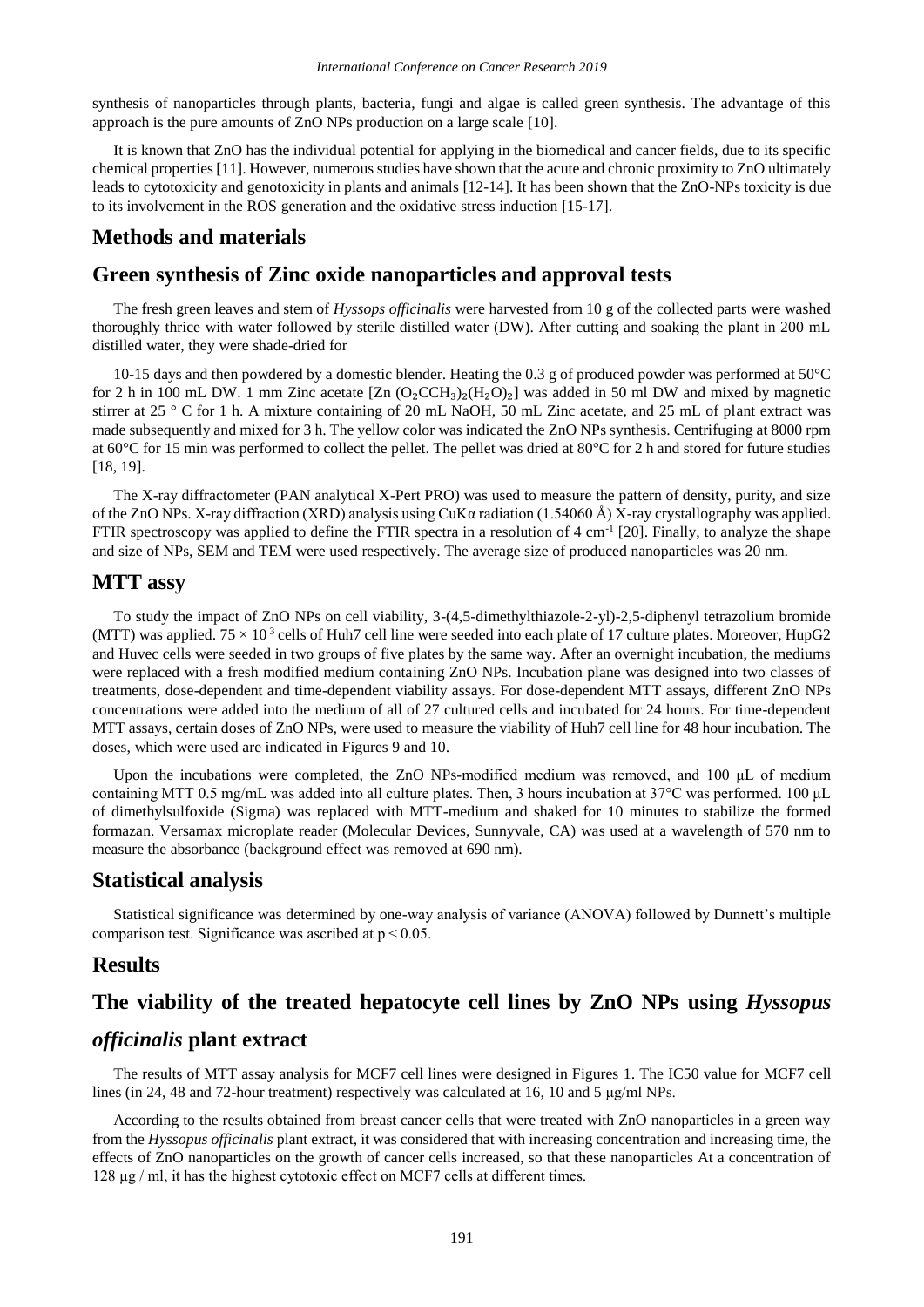## **Morphological Images of MCF7 Cells**

According to the results, in the form of the effect of zinc oxide nanoparticle toxicity at concentrations of 12 and 24 μg / ml, compared to the control group. As it is seen, the size and number of cells treated with the nanoparticle is reduced and the cell deformation can be attributed to changes in their appearance, such as cytoplasmic decline, germination of cells, and changes in nucleus pigmentation. By increasing the concentration of the nanoparticle, the number of cells decreases and decomposes, which indicates the cytotoxic effects associated with the concentration of zinc oxide nanoparticles synthesized by the green method from the *Hyssopus officinalis* plant extract.





Figure 1: MCF7 cells treated with zinc oxide nanoparticles produced from the *Hyssopus officinalis* plant extract (The significance levels was defined by  $(*P < 0.01)$  and  $(**P < 0.001)$ ).

## **Morphological Images of MCF7 Cells**



Figure 2: Morphology of cells treated with zinc oxide nanoparticles synthesized from *Hyssopus officinalis* plant extract compared to control.

## **Discussion**

Cytotoxicity parameters such as MTT, NRU and LDH assays represent the damage in mitochondrial, lysosomal and cell membranes, respectively that eventually triggers cell death37. These assays serve as sensitive and integrated measures of cell integrity and of the inhibition of cell proliferation. cytotoxicity results were consistent with the observed higher MMP loss in cells treated with Al-doped ZnO nanoparticles than those of pure ZnO nanoparticles. Damage to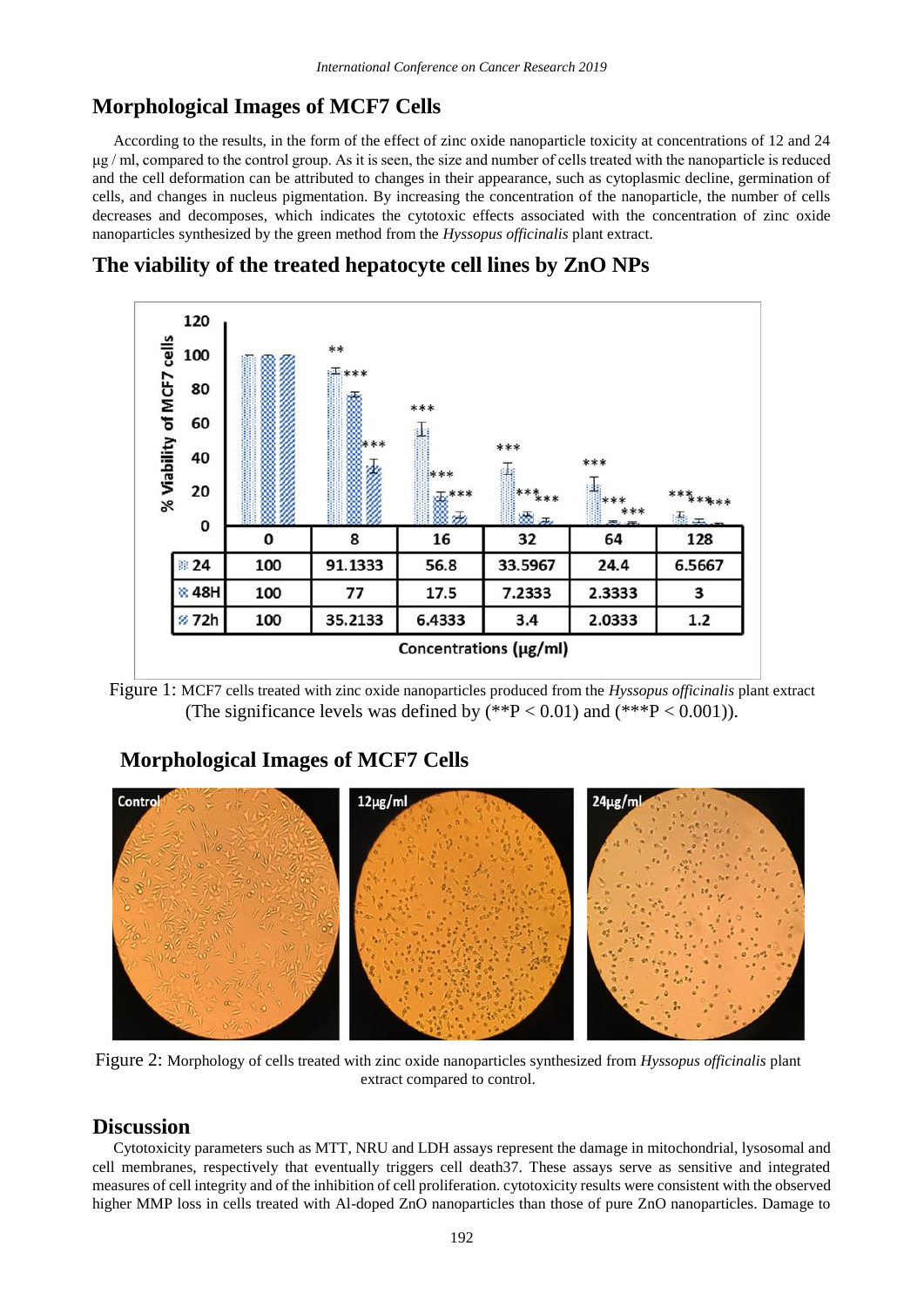lysosomal membranes is known to release lysosome protease into intracellular spaces, which affects the neighboring cells and triggers cell death due to apoptosis. LDH leakage from cells is further evidence for the penetration of nanoparticles into cells and cell membrane damage16,38. Liver and breast cancer are the most traumatic diseases because they affect the major organs of the body. Nanomedicine recently emerged as a better option for the treatment of these deadly diseases. As a result, many nanoparticles have been used to treat cancer cell lines. Of the various nanoparticles, zinc oxide exhibits biocompatibility[21].

The toxicity effects of ZnO NPs are shown in several types of human cell lines including hepatocytes, kidney and alveolar adenocarcinoma, depending on the nanoparticle's size and dosage used [31-33]. It is known that the ZnO NPs toxicity is related to the Zn ionization to Zn2+ and production of free radicals from the NPs surface, which results in metabolic and ionic imbalance of the cell [34-36]. ZnO NPs lead to induce the oxidative stress by the generation of ROS, therefore, the lack of sufficient antioxidant system causes the cell death and genotoxicity [36]. Some studies argued that ZnO nanoparticles induce toxicity due to the dissolution of the particles into  $\text{Zn}^{2+}$  ions and metal ions doping can reduce the ZnO cytotoxicity by reducing ZnO dissolution[22]. However, some investigators demonstrated that ZnO nanoparticles liberate  $Zn^{2+}$  ions in aqueous state, but the levels of  $Zn^{2+}$ ions released were insufficient to promote cytotoxicity in human cells unless the particulate matter is in contact with the cells[23].

We found that zno NPs improves the inherent selective cytotoxicity of ZnO nanoparticles toward human breast cancer cells while posing no toxicity to normal cells. ZnO nanoparticles were found to induce apoptosis in MCF-7 cells. Overall, our data suggested a novel approach through which the inherent selective cytotoxicity of ZnO nanoparticles against human breast cancer cells can be improved. Further research on anticancer activity of ZnO nanoparticles from *Hyssopus officinalis* plant extract in different types of cancer cells is warranted.

## **Conclusion**

Our results indicated a novel approach through which the inherent selective cytotoxicity of ZnO nanoparticles from *Hyssopus officinalis* plant extract against cancer cells can be further improved.

### **Acknowledgments**

Hence, we thank and appreciate the guidance of the professors of the Faculty of Basic Sciences of the Islamic Azad University of Mashhad which collaborated in different stages of this research. The work done in this research was done at a personal expense.

#### **Contributing Contributors**

All authors had standards of writing on the basis of the International Committee's recommendations to medical journal publishers.

#### **Conflict of interest**

The authors state that there are no conflicts of interest in the current research.

## **References**

- 1. Mandal, D., et al., *The use of microorganisms for the formation of metal nanoparticles and their application.* Applied microbiology and biotechnology, 2006. **69**(5): p. 485-492.
- 2. Ben-Slama, I., et al., *Sub-acute oral toxicity of zinc oxide nanoparticles in male rats.* Journal of Nanomedicine & Nanotechnology, 2015. **6**(3): p. 1.
- 3. Sabir, S., M. Arshad, and S.K. Chaudhari, *Zinc oxide nanoparticles for revolutionizing agriculture: synthesis and applications.* The Scientific World Journal, 2014. **2014**.
- 4. Ashe, B., *A Detail investigation to observe the effect of zinc oxide and Silver nanoparticles in biological system*. 2011.
- 5. Rao, M.D. and P. Gautam, *Synthesis and characterization of ZnO nanoflowers using C hlamydomonas reinhardtii: A green approach.* Environmental Progress & Sustainable Energy, 2016. **35**(4): p. 1020-1026.
- 6. Afifi, M., O.A. Almaghrabi, and N.M. Kadasa, *Ameliorative effect of zinc oxide nanoparticles on antioxidants and sperm characteristics in streptozotocin-induced diabetic rat testes.* BioMed research international, 2015. **2015**.